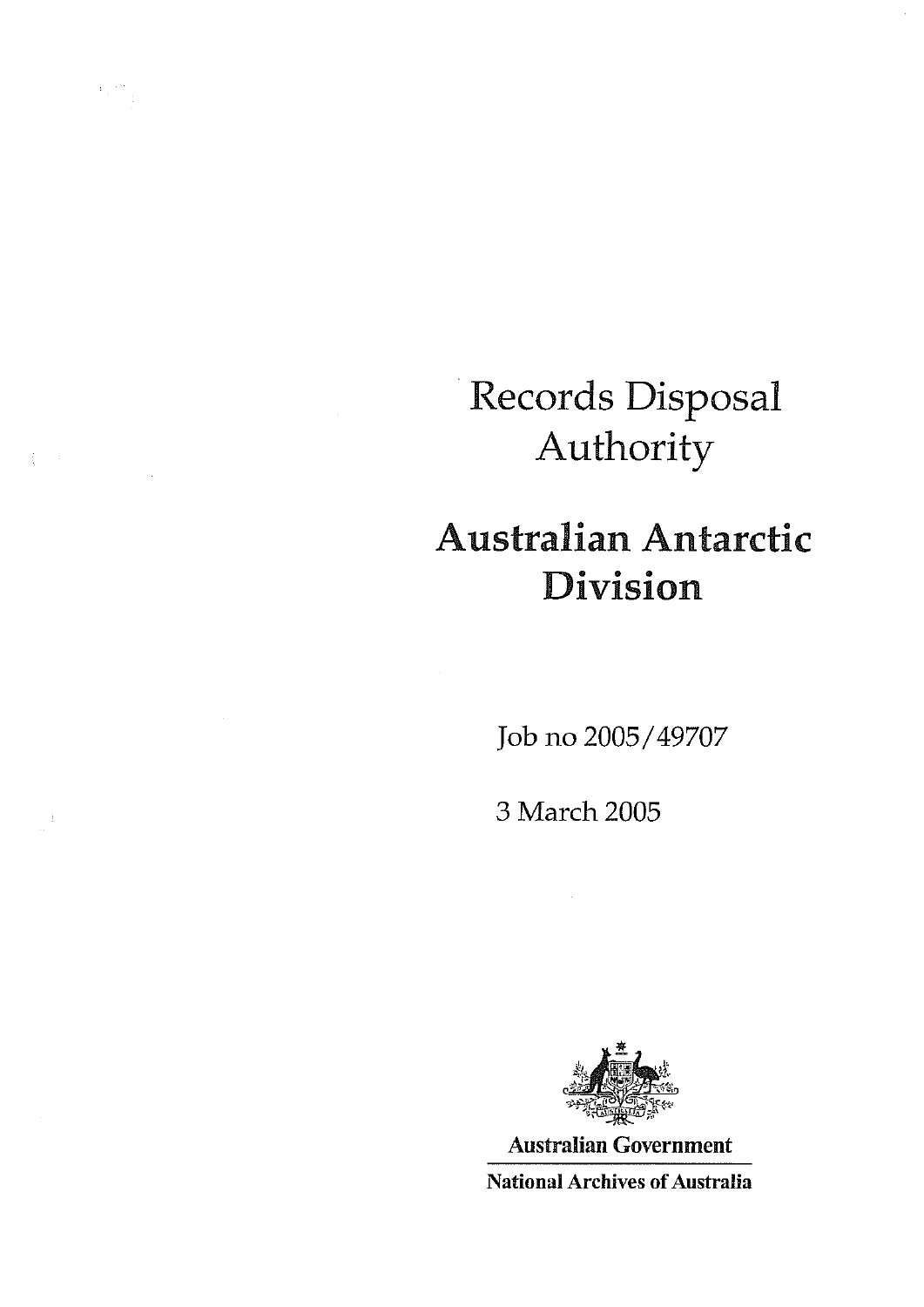© Commonwealth of Australia2005

**This work iscopyright. Apart from anyuseas permitted under the Copyright**  Act 1968 no part may be reproduced by any process without prior written **permission from the National Archives of Australia. Requests and inquiries concerning reproduction andrights should be directed to the Publications Manager, National Archives ofAustralia, PO Box 7425, Canberra Mail Centre**  ACT 2610, Australia.

J.

 $\ddot{\cdot}$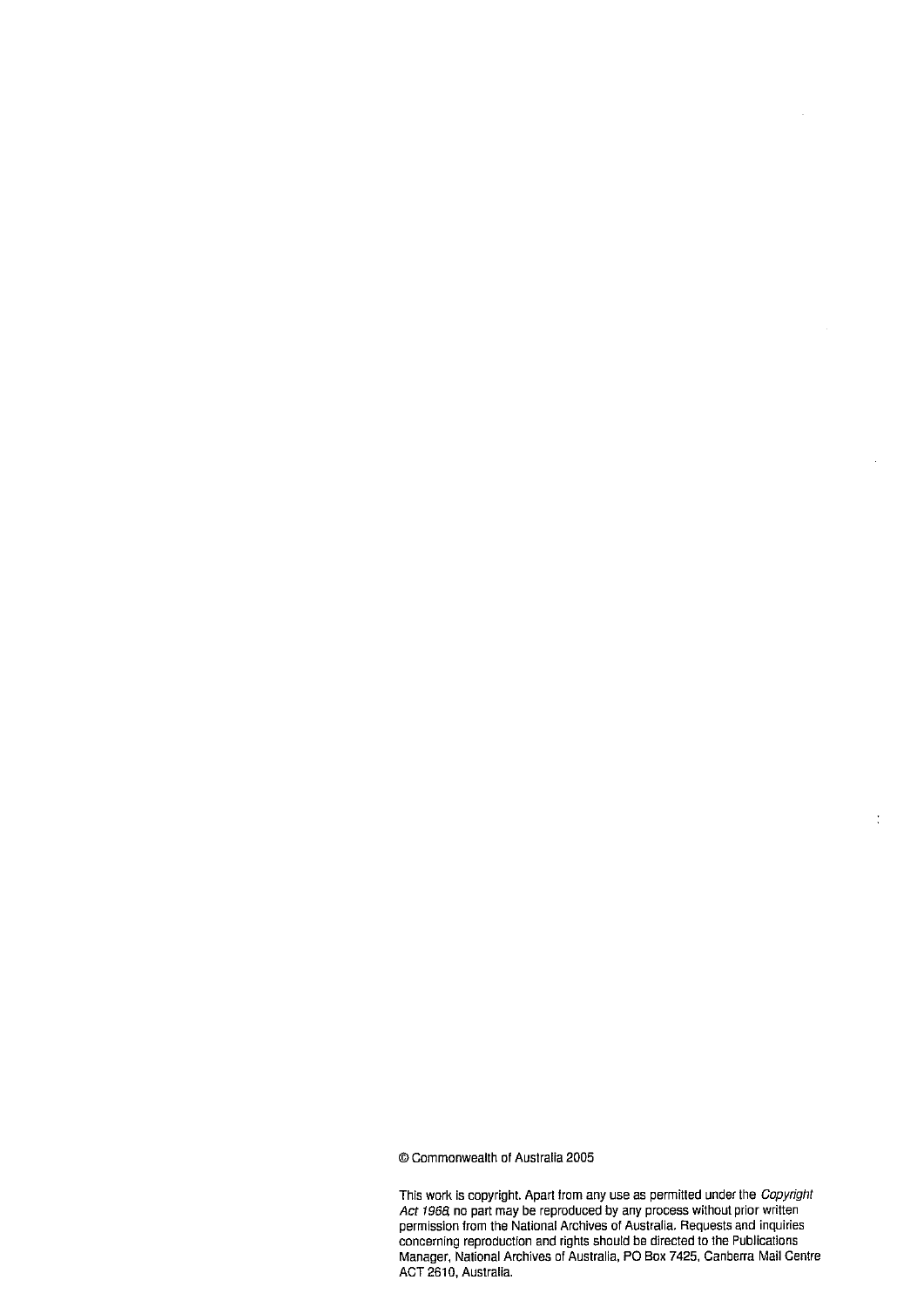$\ddot{\phantom{a}}$ 

# **CONTENTS**

 $\cdots$ 조기

 $\bar{\gamma}$ 

- 3

| <b>INTRODUCTION</b>           | $\overline{5}$ |
|-------------------------------|----------------|
| Disposal authorisation        | 5              |
| Purpose of this authority     | 5              |
| Using this authority          | 5              |
| Amendment of this authority   | 6              |
| <b>CONTACT INFORMATION</b>    | 6              |
| <b>AUTHORISATION</b>          | 7              |
| <b>APPLICATION</b>            | 8              |
| <b>CLASSES</b>                | 9              |
| Antarctic Scientific Research | 9              |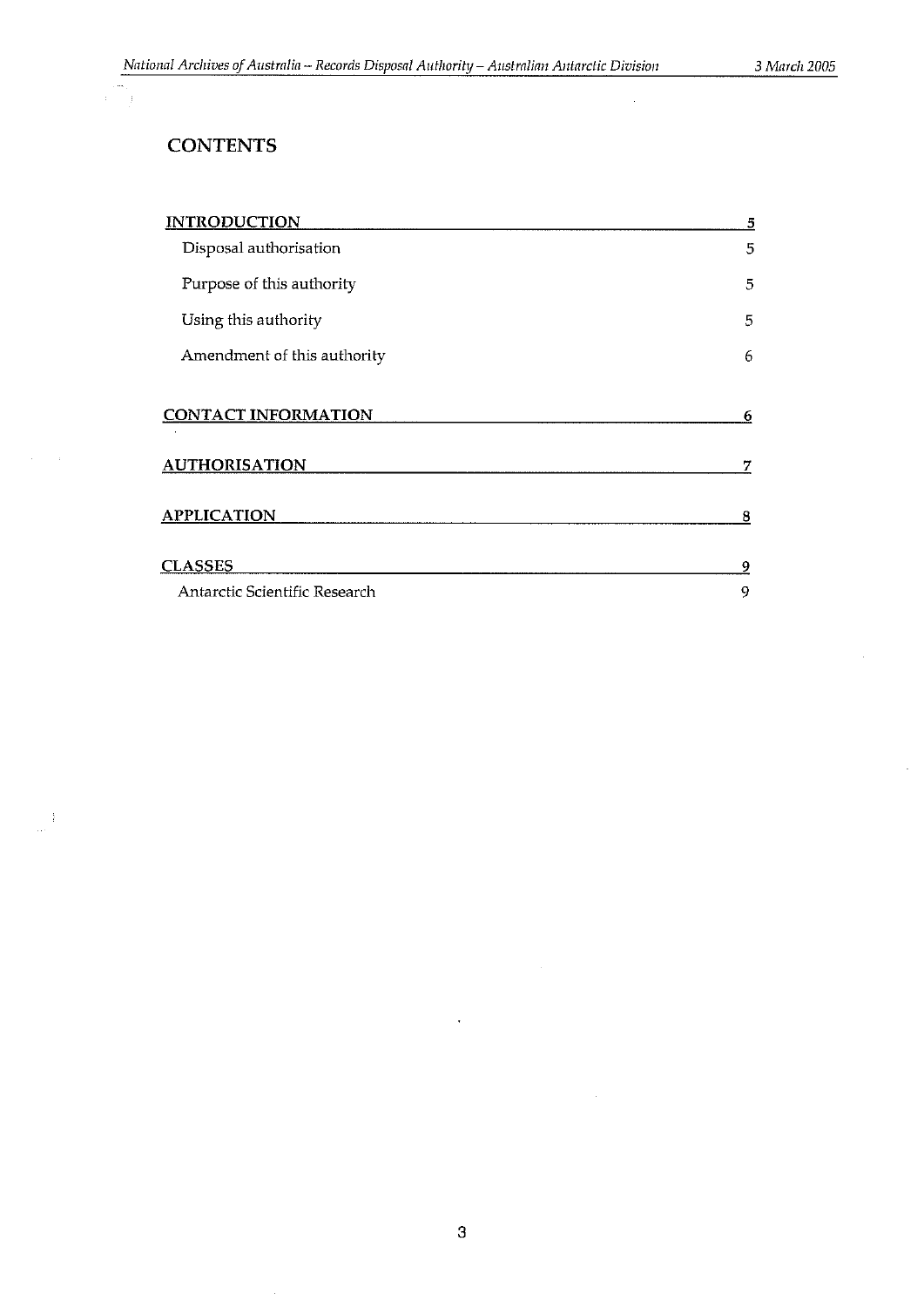l,

 $\bar{\beta}$ 

 $\bar{1}$ 

 $\frac{1}{2} \frac{1}{2} \frac{1}{2} \frac{1}{2}$ 

**[This page has been left blank intentionally.]** 

l,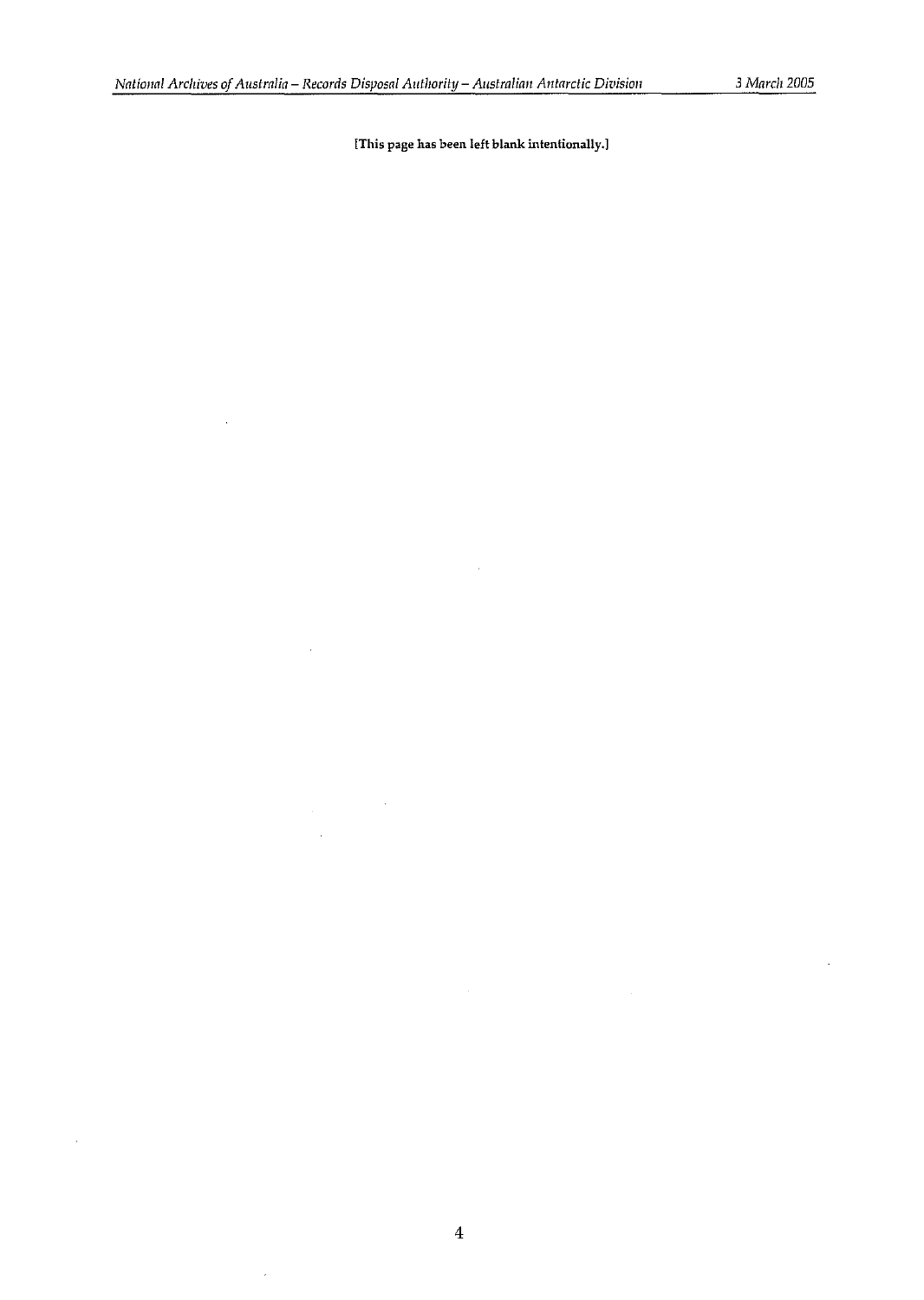#### **INTRODUCTION**

#### Disposal authorisation

Under Section 24 of the Archives Act 1983 a person must not engage in conduct that results in the destruction or other disposal of a Commonwealth record; or the transfer of the custody or ownership of a Commonwealth record; or damage to or alteration of a Commonwealth record; unless the action of disposal is positively required by law, or takes place with the permission of the Archives or in accordance with a normal administrative practice of which the Archives does not disapprove.

Advice on the provisions of the Archives Act may be obtained from any National Archives office.

Where required, the Archives gives its permission for the destruction or other disposal of Commonwealth records by issuing disposal authorities. The Archives also uses disposal authorities to identify classes of records that have been appraised as requiring retention as national archives, or to modify or withdraw its permission for disposal.

Disposal authorities may be issued to a particular agency or agencies, or may be of general application within the Commonwealth.

#### Purpose of this authority

This authority authorises the destruction or other disposal of Commonwealth records as required by the Archives Act. It may also contain descriptions of records to be retained as national archives.

The requirements to retain records are based on business needs, broader organisational accountability and community expectations. This authority takes into consideration the interest of all stakeholders including the agency and its administrative needs in discharging its functional responsibilities, as well the Archives' stakeholders' interests in the selection and preservation of records as national archives. For information on the Archives' appraisal objectives and the selection of records as national archives, see the Archives' publication *Why Records are Kept, Directions in Appraisal*.

#### Using this authority

This authority applies only to the records or classes of records described in the authority. The destruction or other disposal of records can be made only in accordance with the specific requirements set out in this authority.

**This authority is to be used to sentence records. Sentencing involves the examination of records in**  order to identify the individual disposal class to which they belong. This process enables the sentencing officer to determine the appropriate disposal action for the records. Advice on sentencing can be obtained from your nearest National Archives office.

Where the method of recording the information changes (eg from a manual card system to an electronic system, or when information is migrated from one system to a new system) this authority can still be used to sentence the records created, providing the records document the same function and activity. The information must be accessible for the period of time prescribed in the authority. Agencies will need to ensure that any software, hardware or documentation required to enable continuing access to the data is available for the periods prescribed.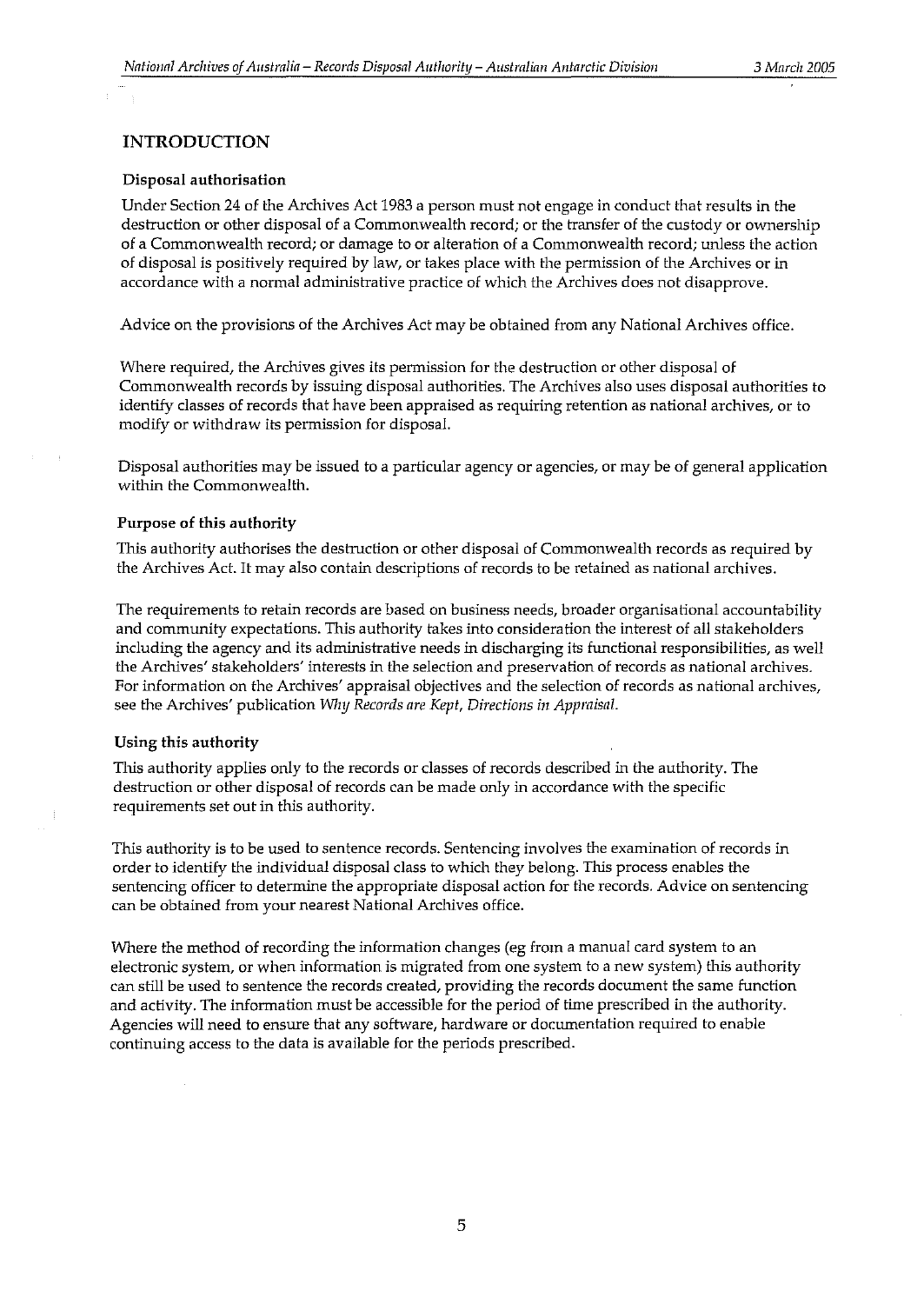The authority may include specific requirements to destroy records but generally retention requirements indicate a minimum period for retention. The agency may extend minimum retention periods if it considers that there is an administrative need to do so. Where an agency believes that its accountability will be substantially compromised because a retention period or periods are not adequate, the agency should contact the National Archives for review of the retention period.

. This authority should be used in conjunction with the Administrative Functions Disposal Authority (AFDA) issued by the Archives to cover housekeeping and other administrative records common to most Commonwealth agencies. For certain agencies, it is not appropriate to use all the disposal coverage in AFDA because some of the activities as described, or retention requirements identified, do not meet the agencies' needs. If this is the case, alternative disposal arrangements may be included in this authority or may have aiready been included in an earlier records disposal authority.

Records already sentenced as 'retain permanently' using previous Records Disposal Authorities (RDAs) and which fall within the date range of the function(s) scoped in this authority should now be **re-sentenced.** 

From time to time the National Archives places 'freezes' on the disposal of some groups of records, which places a moratorium on the destruction of these records. If you require further information about disposal freezes and whether they affect the application of this Records Disposal Authority, please contact the National Archives at recordkeeping@naa.gov.au

Appropriate arrangements need to be made with the National Archives when records are to be transferred into custody. The National Archives accepts for transfer only those records designated as national archives.

#### Amendment of this authority

The National Archives must approve all amendments or variations to the classes in this authority. Officers who have difficulty using the authority should approach the agency Records Manager. If there are problems with the application of the authority that cannot be resolved by the agency, the Records Manager should contact the National Archives.

#### CONTACT INFORMATION

#### 1. For requests to change this authority contact the Canberra Office of the National Archives of Australia

| Queen Victoria Terrace        | Tel: (02) 6212 3610             |
|-------------------------------|---------------------------------|
| Parkes ACT 2600               | Fax: (02) 6212 3989             |
| PO Box 7425                   | Email: recordkeeping@naa.gov.au |
| Canberra Mail Centre ACT 2610 | Website: www.naa.gov.au         |

#### 2. For sentencing advice contact your local office of the National Archives.

The address and phone number of your local office can be found at the National Archives website address above.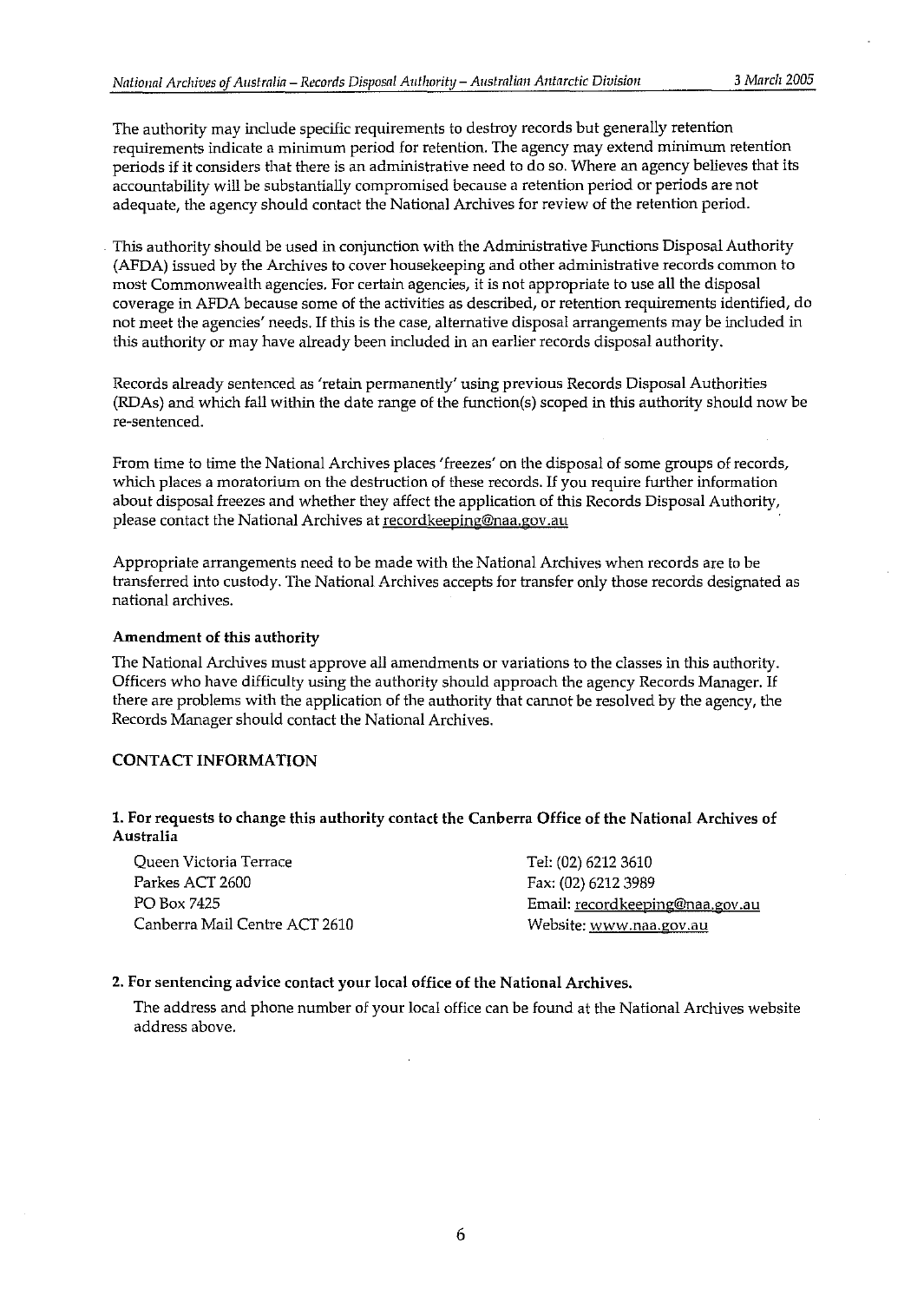# RDAJob No *2005/49707*

### **AUTHORISATION**

# RECORDS DISPOSAL AUTHORITY

Person to whom notice of authorisation is given:

**Director**  Australian Antarctic Division Channel Highway KINGSTON TAS 7050

| Purpose:     | AUTHORISES ARRANGEMENTS FOR THE DISPOSAL OF                                                                    |
|--------------|----------------------------------------------------------------------------------------------------------------|
|              | RECORDS IN ACCORDANCE WITH SECTION 24(2)(b) OF                                                                 |
|              | THE ARCHIVES ACT 1983                                                                                          |
|              |                                                                                                                |
|              |                                                                                                                |
|              |                                                                                                                |
| Application: | Records of the Australian Antarctic Division described in the                                                  |
|              | disposal classes in this authority                                                                             |
|              |                                                                                                                |
|              |                                                                                                                |
|              | senial tendak dan bagi penekan dan menumpun pada pada pada pada pada pada tahun menggap dan pada pada pada pad |

This authorisation applies to only the disposal of the records described on the authority in accordance with the disposal action specified on the authority. The authority will apply only if disposal takes place with the consent of the agency that is responsible at the time of disposal for the functions documented in the records concerned.

**Authorising Officer** National Archives of Australia

hen Elle

Stephen Ellis Assistant Director-General Digital Government

Date of issue: 3 March 2005

ing Money

Fiona McInnes Director Collection Review & Appraisal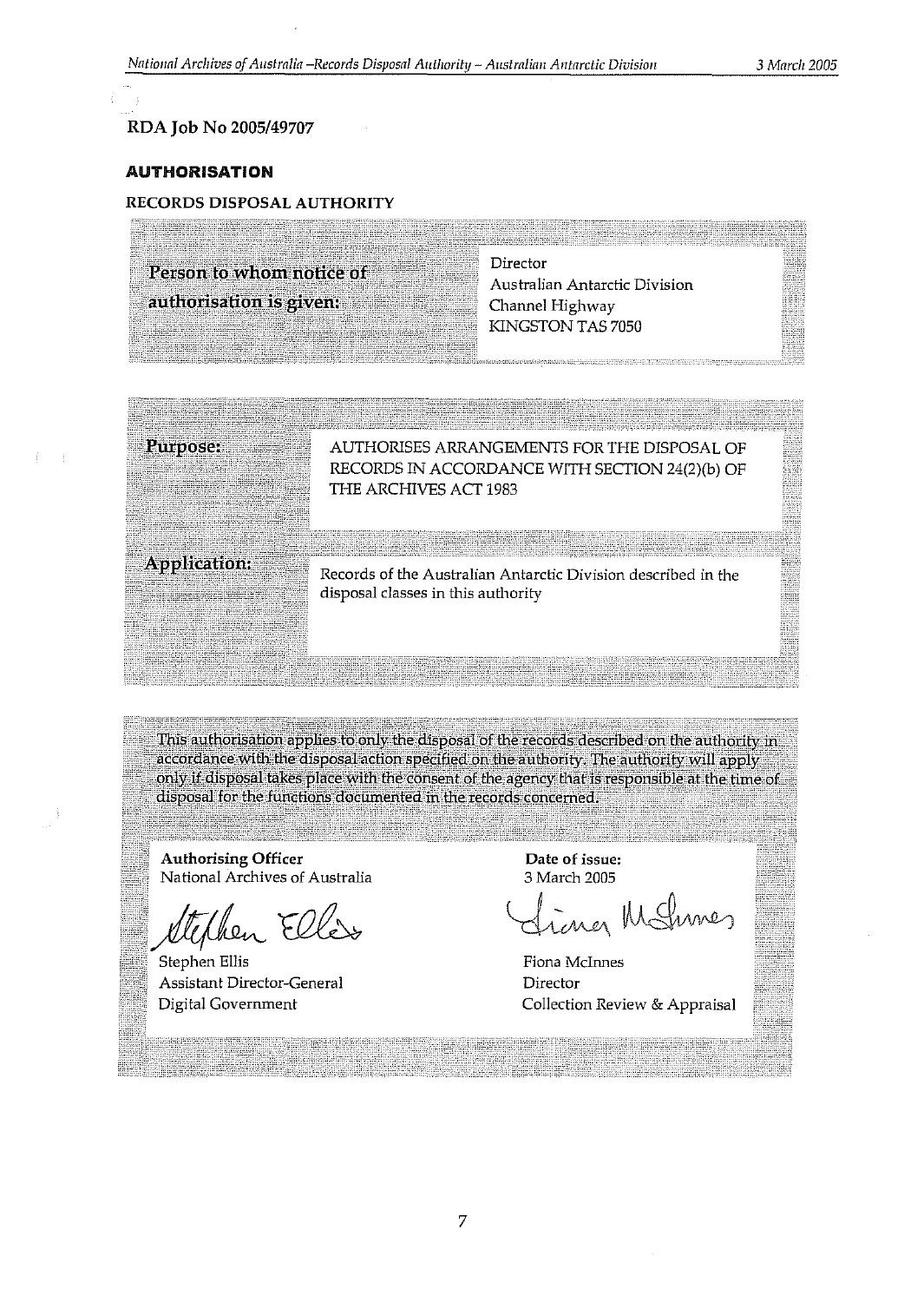$\frac{1}{2}$ 

#### **APPLICATION**

This limited scope records disposal authority has been created specifically to provide disposal coverage for the data collection records of the Australian Antarctic Division that have been transferred to the custody of the National Archives.

The disposal actions for the record classes contained within this authority supersede any conflicting disposal actions authorised for these records that may have been contained within previous disposal authorities issued by the National Archives.